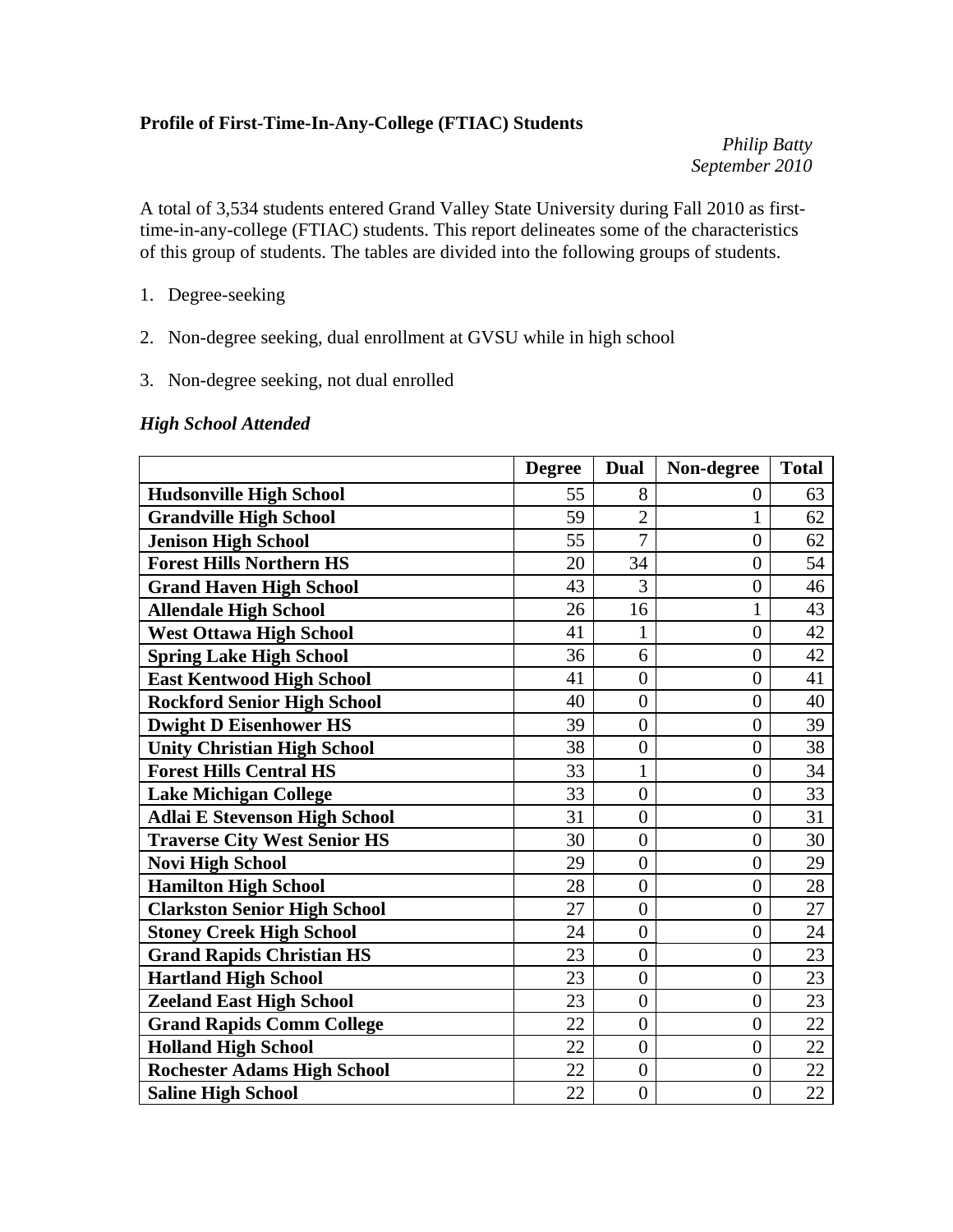| <b>Northville High School</b>        | ററ |  |  |
|--------------------------------------|----|--|--|
| <b>Caledonia High School</b>         |    |  |  |
| <b>Covenant Christian High</b>       |    |  |  |
| <b>Coopersville High School</b>      |    |  |  |
| <b>Holland Christian High School</b> |    |  |  |
| <b>Lake Orion High School</b>        |    |  |  |

*Sex* 

|               | <b>Degree</b> | Dual | Non-degree | <b>Total</b>              |
|---------------|---------------|------|------------|---------------------------|
| <b>Female</b> | 2091          | 50   |            | 2142                      |
| <b>Male</b>   | 1343          | 43   | O          | 392                       |
| All           | 3434          | 93   | –          | 252 <sub>0</sub><br>334 ل |

# *Ethnic Background*

|                                          | <b>Degree</b> | <b>Dual</b> | Non-   | <b>Total</b> |
|------------------------------------------|---------------|-------------|--------|--------------|
|                                          |               |             | degree |              |
| <b>Black or African American</b>         | 178           | 3           |        | 181          |
| <b>American Indian or Alaskan Native</b> | 4             |             |        |              |
| <b>Asian</b>                             | 63            |             | 0      | 64           |
| <b>Hispanic or Latino</b>                | 156           | 3           |        | 160          |
| White                                    | 2917          | 81          | 5      | 3003         |
| 2 or More                                | 82            | 3           |        | 85           |
| <b>Non-resident international</b>        | 27            |             |        | 28           |
| <b>Unreported</b>                        | ⇁             | ⌒           |        | 9            |
| <b>Total</b>                             | 3434          | 93          | ⇁      | 3534         |
| <b>Unduplicated Minority</b>             | 497           | 10          |        | 508          |

Note: Total may not equal sum of ethnicities because students may select two or more.

## *Full-Time vs. Part-Time*

|                  | <b>Degree</b>  | Dual | Non-degree | <b>Total</b> |
|------------------|----------------|------|------------|--------------|
| <b>Full-time</b> | 3417           |      | { 1        | 342.         |
| <b>Part-time</b> | 1 <sub>7</sub> | 93   | ັ          | 117          |
| All              | 3434           | 93   | –          |              |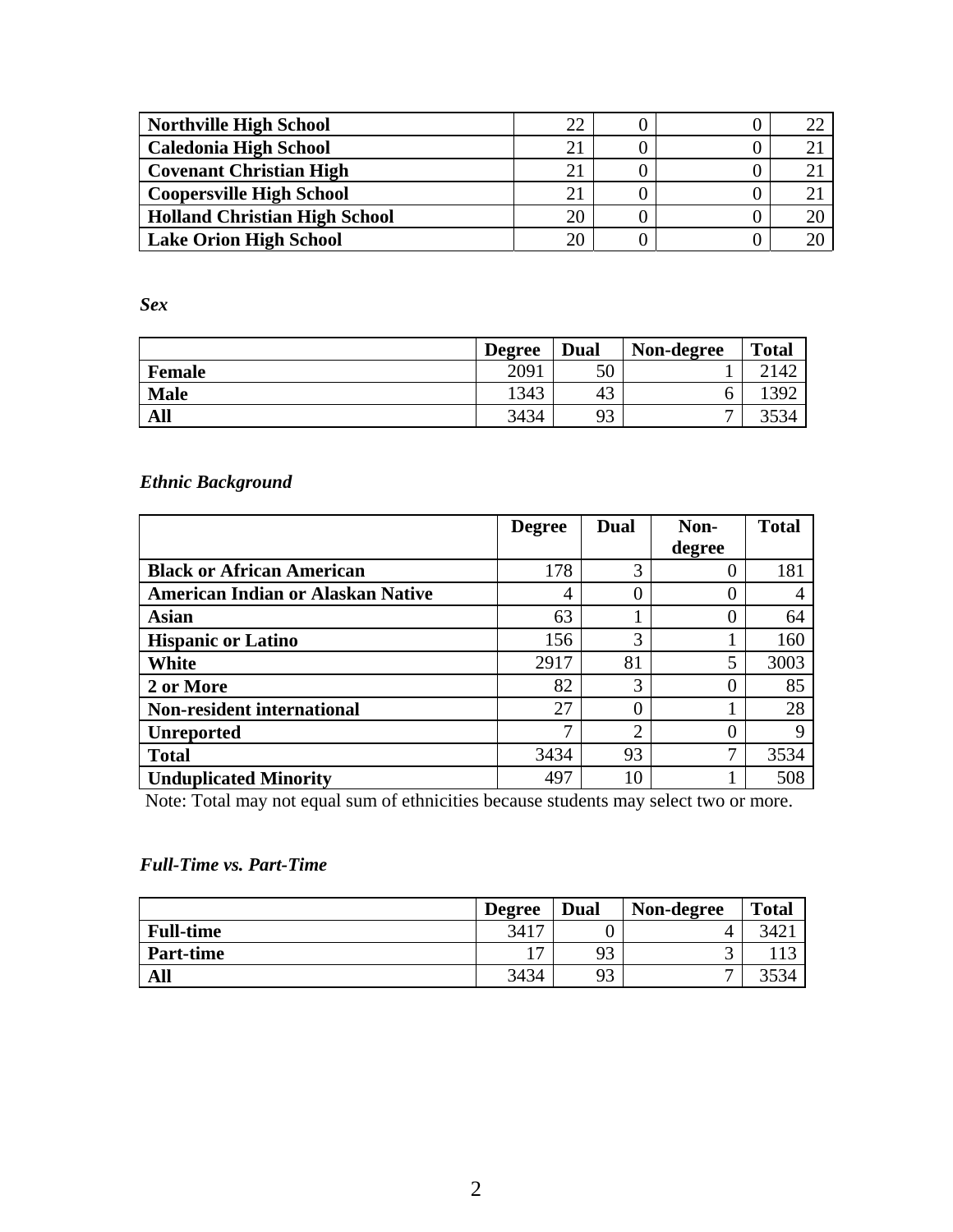*Major (degree-seeking students only)* 

|                                           | #              |
|-------------------------------------------|----------------|
| <b>Accounting</b>                         | 20             |
| <b>Advertising &amp; Public Relations</b> | 21             |
| Anthropology                              | 16             |
| <b>Art and Design</b>                     | 65             |
| <b>Athletic Training</b>                  | 76             |
| <b>Behavioral Science</b>                 | 4              |
| <b>Biology</b>                            | 141            |
| <b>Biomedical Science</b>                 | 226            |
| Biopsychology                             | 4              |
| <b>Broadcasting</b>                       | 15             |
| <b>Business Economics</b>                 | $\overline{2}$ |
| <b>Business General</b>                   | 24             |
| <b>Cell &amp; Molecular Biology</b>       | 13             |
| <b>Chemistry</b>                          | 23             |
| <b>Classics</b>                           | 6              |
| <b>Clinical Lab Science</b>               | 7              |
| <b>Communication Studies</b>              | 21             |
| <b>Comp Sci &amp; Arts for Teaching</b>   | 36             |
| <b>Computer Science</b>                   | 9              |
| <b>Criminal Justice</b>                   | 76             |
| <b>Dance</b>                              | 6              |
| <b>Earth Science</b>                      | 3              |
| <b>English</b>                            | 81             |
| <b>Exercise Science</b>                   | 79             |
| <b>Film Video</b>                         | 78             |
| <b>Finance</b>                            | 5              |
| <b>French</b>                             | 6              |
| Geography                                 | $\overline{2}$ |
| Geology                                   | 8              |
| <b>German</b>                             | $\mathbf{1}$   |
| <b>Group Social Studies</b>               | 22             |
| <b>Health Communication</b>               | 4              |
| <b>Health Professions</b>                 | 130            |
| <b>History</b>                            | 38             |
| <b>Hospitality Tourism Management</b>     | 29             |
| <b>Information Systems</b>                | 1              |
| <b>Integrated Science</b>                 | 15             |
| <b>International Business</b>             | 8              |
| <b>International Relations</b>            | 20             |
| Journalism                                | 18             |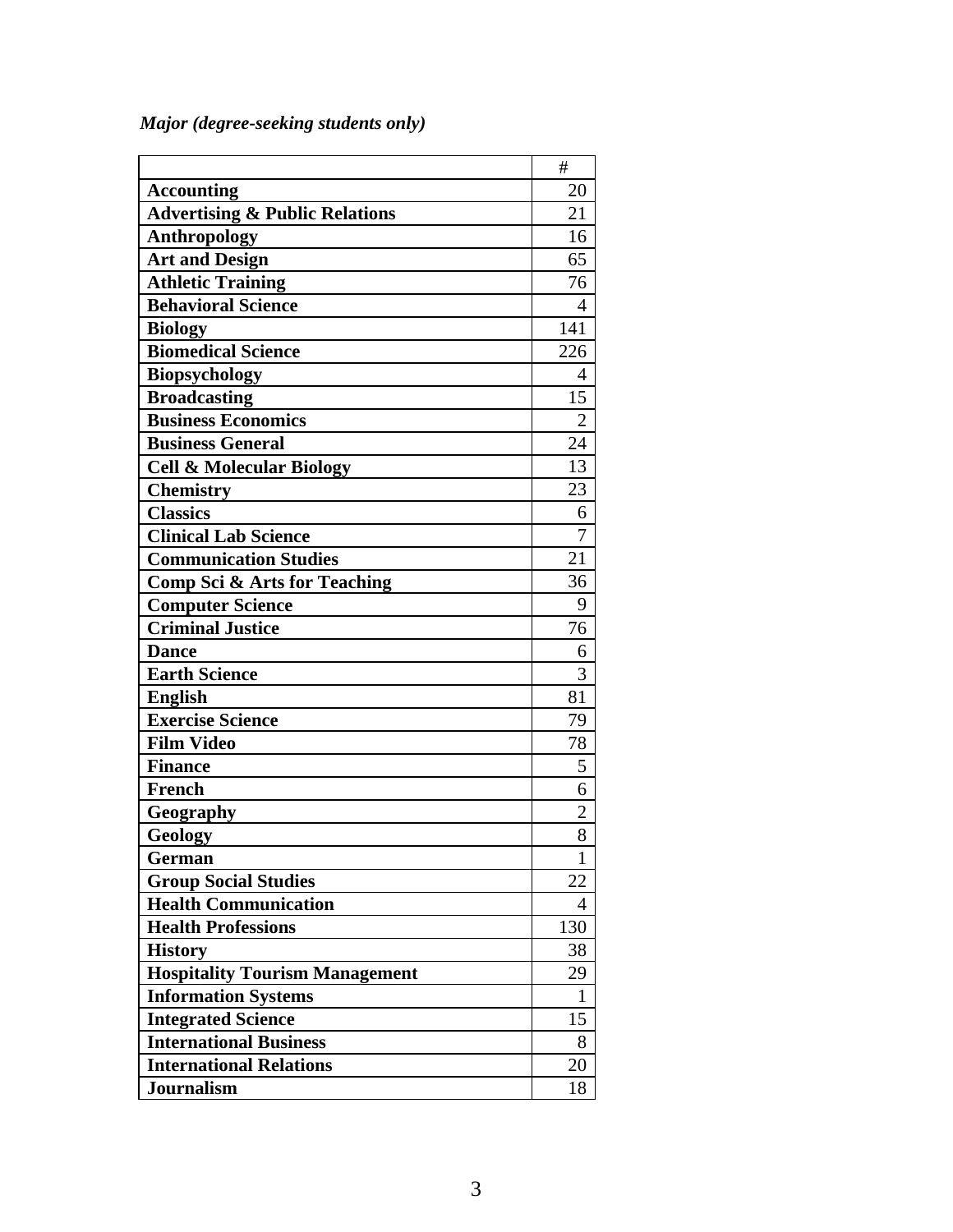| <b>Legal Studies</b>                  | 9              |
|---------------------------------------|----------------|
| <b>Liberal Studies</b>                | 6              |
| <b>Management</b>                     | 5              |
| <b>Marketing</b>                      | $\overline{7}$ |
| <b>Mathematics</b>                    | 61             |
| <b>Music</b>                          | 46             |
| <b>Natural Resources Mgmt</b>         | 16             |
| <b>Nursing</b>                        | 49             |
| <b>Occupational Safety/Health Mgt</b> | 1              |
| Philosophy                            | $\mathbf{1}$   |
| Photography                           | 16             |
| <b>Physical Education</b>             | 20             |
| <b>Physics</b>                        | 15             |
| <b>Political Science</b>              | 46             |
| <b>Pre-Business</b>                   | 239            |
| <b>Pre-Clinical Lab Science</b>       | $\mathbf{1}$   |
| <b>Pre-Computer Science</b>           | 51             |
| <b>Pre-Economics</b>                  | 1              |
| <b>Pre-Engineering</b>                | 147            |
| <b>Pre-Health Science</b>             | 9              |
| <b>Pre-Information Systems</b>        | 13             |
| <b>Pre-Liberal Studies</b>            | 1              |
| <b>Pre-Med Img/Radiation Sci</b>      | 74             |
| <b>Pre-Med Tech</b>                   | 139            |
| <b>Pre-Nursing</b>                    | 259            |
| <b>Psychology</b>                     | 128            |
| <b>Public Administration</b>          | 3              |
| <b>Social Work</b>                    | 35             |
| Sociology                             | 7              |
| <b>Spanish</b>                        | 14             |
| <b>Statistics</b>                     | 7              |
| <b>Supply Chain Management</b>        | $\overline{2}$ |
| <b>Theatre</b>                        | 7              |
| <b>Therapeutic Recreation</b>         | $\overline{3}$ |
| <b>Women and Gender Studies</b>       | $\mathbf{1}$   |
| Writing                               | 11             |
| <b>Undeclared</b>                     | 625            |
| All                                   | 3434           |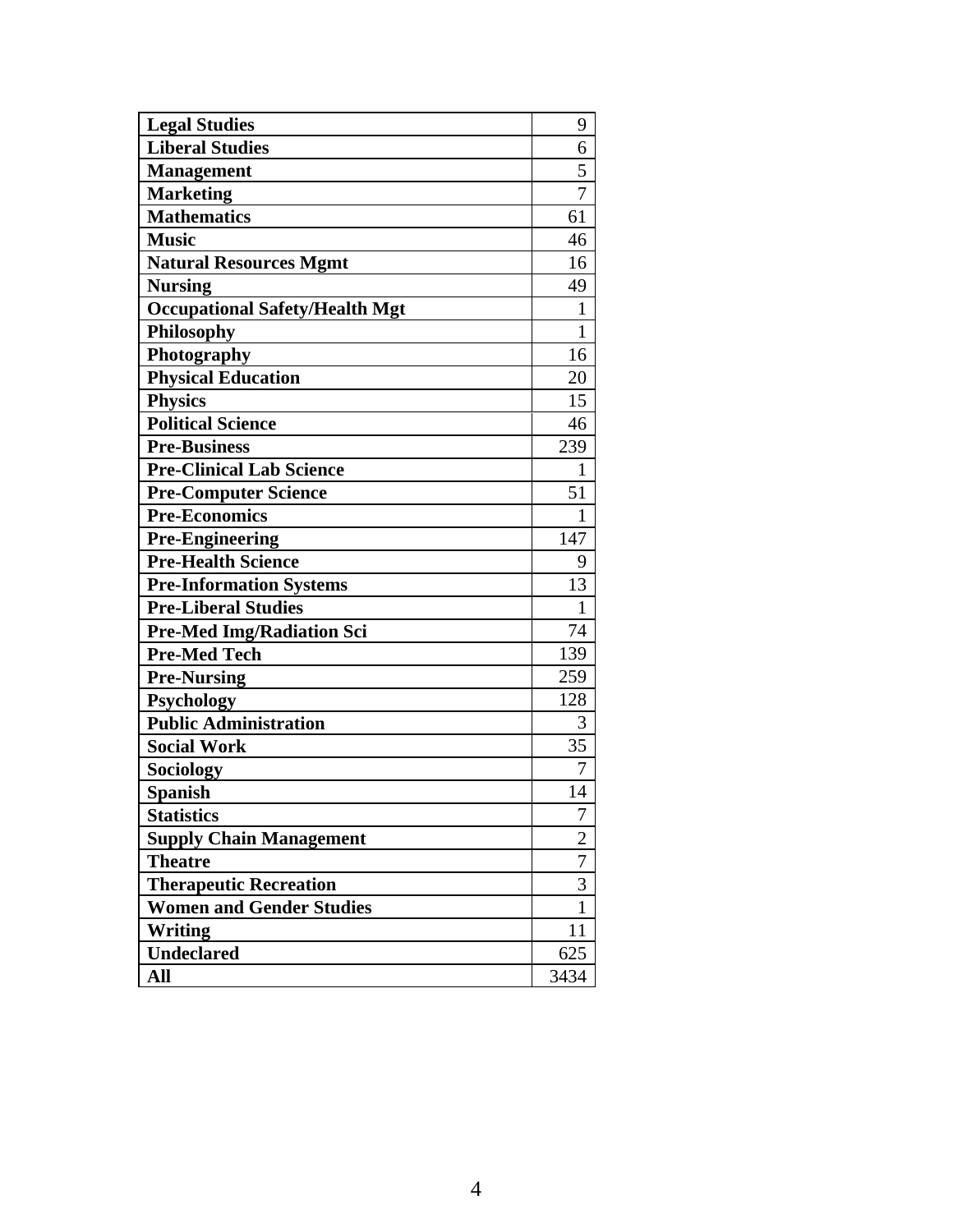|                       | <b>Degree</b>  | <b>Dual</b>      | Non-degree       | <b>Total</b>   |
|-----------------------|----------------|------------------|------------------|----------------|
| <b>Alcona</b>         | $\overline{4}$ | $\overline{0}$   | $\boldsymbol{0}$ | $\overline{4}$ |
| <b>Allegan</b>        | 101            | 5                | 1                | 107            |
| <b>Alpena</b>         | $\mathbf{1}$   | $\overline{0}$   | $\overline{0}$   | $\mathbf{1}$   |
| <b>Antrim</b>         | 6              | $\overline{0}$   | $\overline{0}$   | 6              |
| Bay                   | 6              | $\overline{0}$   | $\overline{0}$   | 6              |
| <b>Benzie</b>         | 14             | $\overline{0}$   | $\overline{0}$   | 14             |
| <b>Berrien</b>        | 41             | $\overline{0}$   | $\overline{0}$   | 41             |
| <b>Branch</b>         | 9              | $\boldsymbol{0}$ | $\overline{0}$   | 9              |
| <b>Baraga</b>         | 3              | $\overline{0}$   | $\overline{0}$   | 3              |
| <b>Barry</b>          | 17             | $\boldsymbol{0}$ | $\overline{0}$   | 17             |
| <b>Calhoun</b>        | 21             | $\overline{0}$   | $\overline{0}$   | 21             |
| Cass                  | 15             | $\overline{0}$   | $\overline{0}$   | 15             |
| <b>Charlevoix</b>     | 17             | $\overline{0}$   | $\overline{0}$   | 17             |
| Cheboygan             | 10             | $\overline{0}$   | $\overline{0}$   | 10             |
| Chippewa              | $\overline{4}$ | $\overline{2}$   | $\overline{0}$   | 6              |
| <b>Clare</b>          | $\overline{3}$ | $\overline{0}$   | $\overline{0}$   | $\overline{3}$ |
| <b>Clinton</b>        | 40             | $\overline{0}$   | $\overline{0}$   | 40             |
| <b>Crawford</b>       | 3              | $\overline{0}$   | $\overline{0}$   | 3              |
| <b>Delta</b>          | 8              | $\overline{0}$   | $\overline{0}$   | 8              |
| <b>Dickinson</b>      | $\overline{4}$ | $\overline{0}$   | $\overline{0}$   | $\overline{4}$ |
| <b>Eaton</b>          | 45             | $\overline{0}$   | $\overline{0}$   | 45             |
| <b>Emmet</b>          | 15             | $\overline{0}$   | $\overline{0}$   | 15             |
| <b>Genesee</b>        | 76             | $\boldsymbol{0}$ | $\overline{0}$   | 76             |
| Gladwin               | 3              | $\overline{0}$   | $\overline{0}$   | 3              |
| Gogebic               | $\mathbf{1}$   | $\boldsymbol{0}$ | $\overline{0}$   | $\mathbf{1}$   |
| <b>Gratiot</b>        | 11             | $\boldsymbol{0}$ | $\overline{0}$   | 11             |
| <b>Grand Traverse</b> | 56             | $\boldsymbol{0}$ | $\boldsymbol{0}$ | 56             |
| <b>Hillsdale</b>      | $\overline{4}$ | $\overline{0}$   | $\overline{0}$   | $\overline{4}$ |
| Houghton              | $\overline{3}$ | $\boldsymbol{0}$ | $\boldsymbol{0}$ | 3              |
| <b>Huron</b>          | 8              | $\boldsymbol{0}$ | $\boldsymbol{0}$ | 8              |
| Ingham                | 51             | $\boldsymbol{0}$ | $\boldsymbol{0}$ | 51             |
| Ionia                 | 34             | $\overline{0}$   | $\overline{0}$   | 34             |
| <b>Iosco</b>          | 5              | $\overline{0}$   | $\overline{0}$   | 5              |
| <b>Iron</b>           | $\mathbf{1}$   | $\overline{0}$   | $\boldsymbol{0}$ | $\mathbf{1}$   |
| <b>Isabella</b>       | 3              | $\boldsymbol{0}$ | $\boldsymbol{0}$ | 3              |
| <b>Jackson</b>        | 25             | $\boldsymbol{0}$ | $\boldsymbol{0}$ | 25             |
| Kent                  | 531            | 46               | $\mathbf{1}$     | 578            |
| <b>Kalamazoo</b>      | 85             | $\boldsymbol{0}$ | $\overline{0}$   | 85             |
| Lake                  | $\overline{2}$ | $\overline{0}$   | $\overline{0}$   | $\overline{2}$ |
| <b>Lapeer</b>         | 31             | $\boldsymbol{0}$ | $\mathbf{1}$     | 32             |

*County of Residence (Michigan residents only)*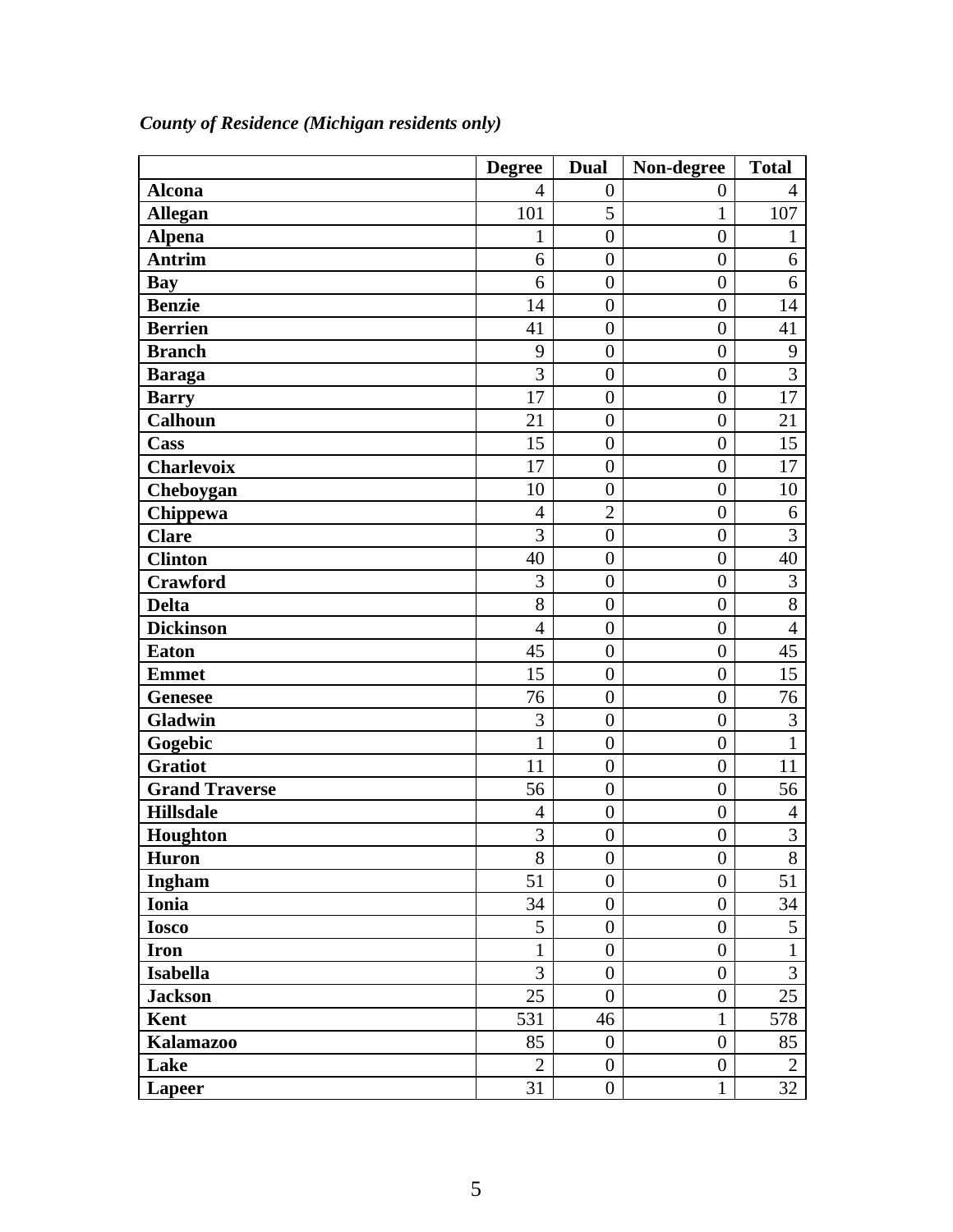| Leelanau           | 11             | $\overline{0}$   | $\overline{0}$   | 11             |
|--------------------|----------------|------------------|------------------|----------------|
| <b>Lenawee</b>     | 26             | $\boldsymbol{0}$ | $\boldsymbol{0}$ | 26             |
| Livingston         | 94             | $\overline{0}$   | $\boldsymbol{0}$ | 94             |
| <b>Manistee</b>    | 6              | $\boldsymbol{0}$ | $\boldsymbol{0}$ | 6              |
| <b>Marquette</b>   | 6              | $\boldsymbol{0}$ | $\boldsymbol{0}$ | 6              |
| <b>Mason</b>       | 6              | $\boldsymbol{0}$ | $\boldsymbol{0}$ | 6              |
| <b>Macomb</b>      | 201            | $\boldsymbol{0}$ | $\boldsymbol{0}$ | 201            |
| <b>Mackinac</b>    | 4              | $\overline{0}$   | $\overline{0}$   | $\overline{4}$ |
| <b>Mecosta</b>     | $\overline{4}$ | $\boldsymbol{0}$ | $\overline{0}$   | $\overline{4}$ |
| <b>Menominee</b>   | $\overline{4}$ | $\boldsymbol{0}$ | $\overline{0}$   | $\overline{4}$ |
| <b>Midland</b>     | 33             | $\boldsymbol{0}$ | $\boldsymbol{0}$ | 33             |
| <b>Missaukee</b>   | 8              | $\overline{0}$   | $\overline{0}$   | 8              |
| <b>Montmorency</b> | $\mathbf{1}$   | $\overline{0}$   | $\boldsymbol{0}$ | 1              |
| <b>Monroe</b>      | 25             | $\overline{0}$   | $\overline{0}$   | 25             |
| <b>Montcalm</b>    | 14             | $\boldsymbol{0}$ | $\boldsymbol{0}$ | 14             |
| <b>Muskegon</b>    | 60             | $\mathbf{1}$     | $\mathbf{1}$     | 62             |
| <b>Newaygo</b>     | 22             | $\boldsymbol{0}$ | $\overline{0}$   | 22             |
| <b>Oakland</b>     | 446            | $\boldsymbol{0}$ | $\overline{0}$   | 446            |
| Oceana             | 14             | $\boldsymbol{0}$ | $\boldsymbol{0}$ | 14             |
| Ogemaw             | 5              | $\boldsymbol{0}$ | $\boldsymbol{0}$ | 5              |
| <b>Oscoda</b>      | $\overline{2}$ | $\overline{0}$   | $\overline{0}$   | $\overline{2}$ |
| <b>Osceola</b>     | 8              | $\boldsymbol{0}$ | $\boldsymbol{0}$ | $\overline{8}$ |
| <b>Otsego</b>      | $\overline{7}$ | $\overline{0}$   | $\overline{0}$   | $\overline{7}$ |
| <b>Ottawa</b>      | 431            | 39               | $\overline{2}$   | 472            |
| <b>Roscommon</b>   | 3              | $\boldsymbol{0}$ | $\overline{0}$   | 3              |
| <b>Saginaw</b>     | 19             | $\boldsymbol{0}$ | $\overline{0}$   | 19             |
| <b>Sanilac</b>     | 16             | $\boldsymbol{0}$ | $\overline{0}$   | 16             |
| Schoolcraft        | 4              | $\boldsymbol{0}$ | $\boldsymbol{0}$ | $\overline{4}$ |
| <b>Shiawassee</b>  | $\overline{7}$ | $\overline{0}$   | $\boldsymbol{0}$ | $\overline{7}$ |
| <b>St Clair</b>    | 29             | $\boldsymbol{0}$ | $\overline{0}$   | 29             |
| <b>St Joseph</b>   | 19             | $\boldsymbol{0}$ | $\boldsymbol{0}$ | 19             |
| <b>Tuscola</b>     | 5              | $\boldsymbol{0}$ | $\boldsymbol{0}$ | 5              |
| <b>Vanburen</b>    | 23             | $\boldsymbol{0}$ | $\boldsymbol{0}$ | 23             |
| Washtenaw          | 80             | $\boldsymbol{0}$ | $\boldsymbol{0}$ | 80             |
| Wayne              | 286            | $\boldsymbol{0}$ | $\boldsymbol{0}$ | 286            |
| Wexford            | 5              | $\boldsymbol{0}$ | $\boldsymbol{0}$ | 5              |

## *Other States & Countries*

|            | <b>Degree</b> | <b>Dual</b> | Non-degree | <b>Total</b> |
|------------|---------------|-------------|------------|--------------|
| Arizona    |               |             |            |              |
| California | ັ             |             |            |              |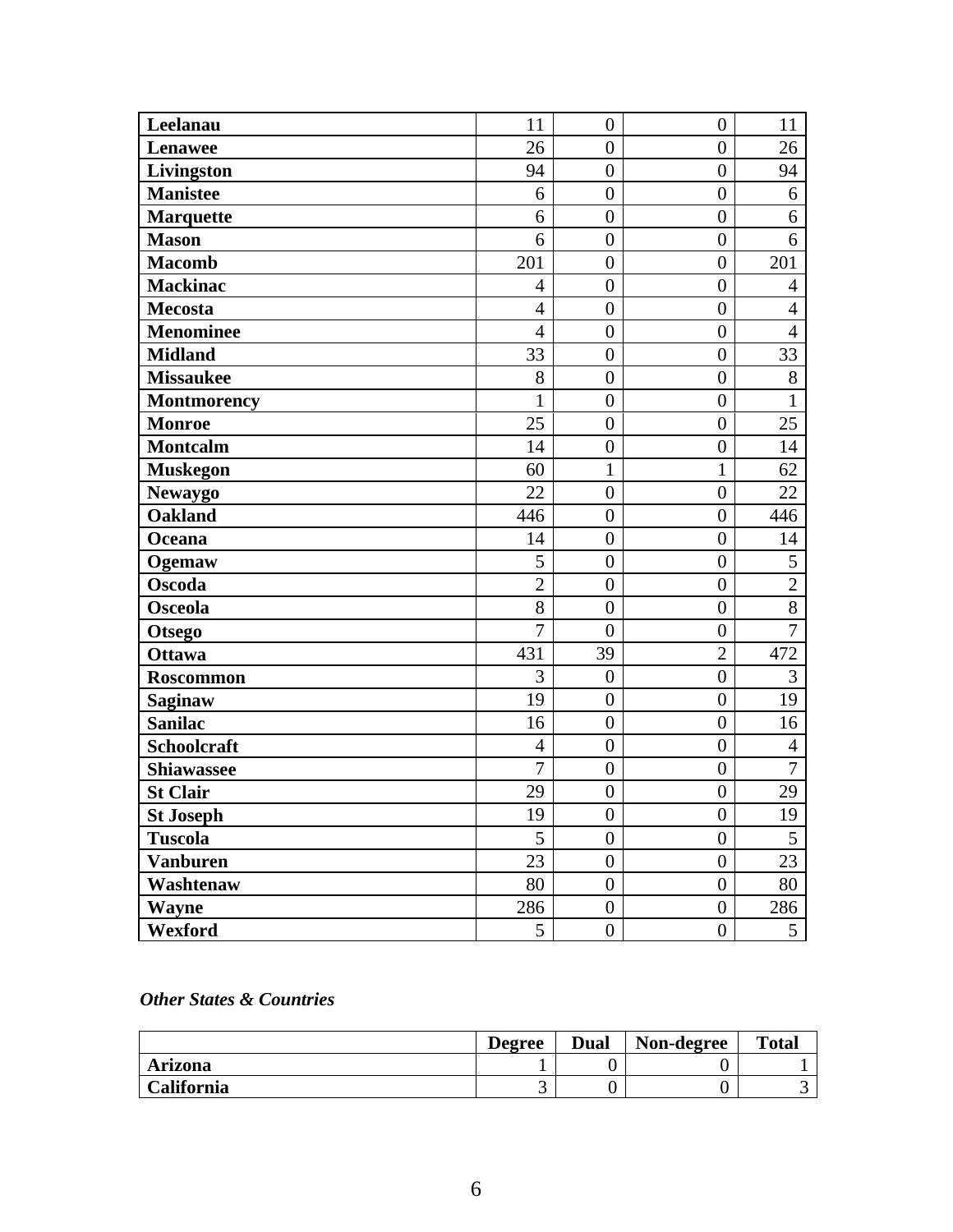| Colorado                        | 1              | $\overline{0}$         | $\overline{0}$             | 1              |
|---------------------------------|----------------|------------------------|----------------------------|----------------|
| Florida                         | $\overline{2}$ | $\boldsymbol{0}$       | $\boldsymbol{0}$           | $\overline{2}$ |
| Georgia                         | $\mathbf 1$    | $\boldsymbol{0}$       | $\boldsymbol{0}$           | 1              |
| Hawaii                          | 1              | $\overline{0}$         | $\boldsymbol{0}$           | $\mathbf{1}$   |
| Iowa                            | $\mathbf{1}$   | $\overline{0}$         | $\overline{0}$             | 1              |
| <b>Illinois</b>                 | 107            | $\overline{0}$         | $\boldsymbol{0}$           | 107            |
| <b>Indiana</b>                  | 15             | $\boldsymbol{0}$       | $\overline{0}$             | 15             |
| <b>Maryland</b>                 | $\overline{2}$ | $\overline{0}$         | $\boldsymbol{0}$           | $\overline{2}$ |
| Michigan                        | 3252           | 93                     | 6                          | 3351           |
| <b>Minnesota</b>                | $\overline{2}$ | $\overline{0}$         | $\boldsymbol{0}$           | $\overline{2}$ |
| Ohio                            | 12             | $\overline{0}$         | $\overline{0}$             | 12             |
| Oregon                          | 1              | $\overline{0}$         | $\boldsymbol{0}$           | 1              |
| <b>Texas</b>                    | $\overline{c}$ | $\boldsymbol{0}$       | $\boldsymbol{0}$           | $\overline{2}$ |
| <b>Washington</b>               | $\overline{2}$ | $\boldsymbol{0}$       | $\boldsymbol{0}$           | $\overline{2}$ |
| Wisconsin                       | $\overline{2}$ | $\overline{0}$         | $\overline{0}$             | $\overline{2}$ |
|                                 |                |                        |                            |                |
|                                 | <b>Degree</b>  | <b>Dual</b>            | Non-degree                 | <b>Total</b>   |
| <b>Argentine Republic</b>       | 1              | $\boldsymbol{0}$       | $\boldsymbol{0}$           | 1              |
| Canada                          | $\mathbf{1}$   | $\boldsymbol{0}$       | $\boldsymbol{0}$           | $\mathbf{1}$   |
| <b>China</b>                    | $\mathbf 1$    | $\overline{0}$         | $\mathbf{1}$               | $\overline{2}$ |
| Colombia                        | $\mathbf{1}$   | $\boldsymbol{0}$       | $\boldsymbol{0}$           | $\mathbf{1}$   |
| <b>Dominican Republic</b>       | $\mathbf{1}$   | $\overline{0}$         | $\overline{0}$             | 1              |
| <b>Germany</b>                  | $\mathbf{1}$   | $\boldsymbol{0}$       | $\boldsymbol{0}$           | 1              |
| Croatia                         | $\mathbf{1}$   | $\boldsymbol{0}$       | $\boldsymbol{0}$           | 1              |
| <b>India</b>                    | $\mathbf{1}$   | $\overline{0}$         | $\boldsymbol{0}$           | 1              |
| <b>Jamaica</b>                  | $\mathbf{1}$   | $\boldsymbol{0}$       | $\boldsymbol{0}$           | 1              |
| Kenya                           | $\mathbf{1}$   | $\boldsymbol{0}$       | $\boldsymbol{0}$           | 1              |
| <b>South Korea</b>              | $\overline{2}$ | $\boldsymbol{0}$       | $\overline{0}$             | $\overline{2}$ |
| <b>Mexico</b>                   | $\mathbf{1}$   | $\boldsymbol{0}$       | $\boldsymbol{0}$           | 1              |
| <b>Nigeria</b>                  | $\mathbf{1}$   | $\boldsymbol{0}$       | $\boldsymbol{0}$           | 1              |
| <b>Netherlands</b>              | $\mathbf{1}$   | $\overline{0}$         | $\overline{0}$             | $\mathbf{1}$   |
| Saudi Arabia                    | 4              | $\boldsymbol{0}$       | $\boldsymbol{0}$           | $\overline{4}$ |
| <b>South Africa</b>             | $\mathbf{1}$   | $\overline{0}$         | $\boldsymbol{0}$           | $\mathbf{1}$   |
| <b>Singapore</b>                | $\mathbf{1}$   | $\boldsymbol{0}$       | $\boldsymbol{0}$           | $\mathbf{1}$   |
| <b>Sweden</b>                   | $\overline{2}$ | $\boldsymbol{0}$       | $\boldsymbol{0}$           | $\overline{2}$ |
| Taiwan, RC                      | $\mathbf{1}$   | $\boldsymbol{0}$       | $\boldsymbol{0}$           | 1              |
| <b>United States of America</b> | 3407           | 93                     | 6                          | 3506           |
| <b>Venezuela</b>                | 1              | $\boldsymbol{0}$       | $\boldsymbol{0}$           | 1              |
| <b>Vietnam</b>                  | $\mathbf{1}$   | $\boldsymbol{0}$       | $\boldsymbol{0}$           | 1              |
|                                 |                |                        |                            |                |
| Zambia<br>All                   | 1<br>3434      | $\boldsymbol{0}$<br>93 | $\boldsymbol{0}$<br>$\tau$ | 1<br>3534      |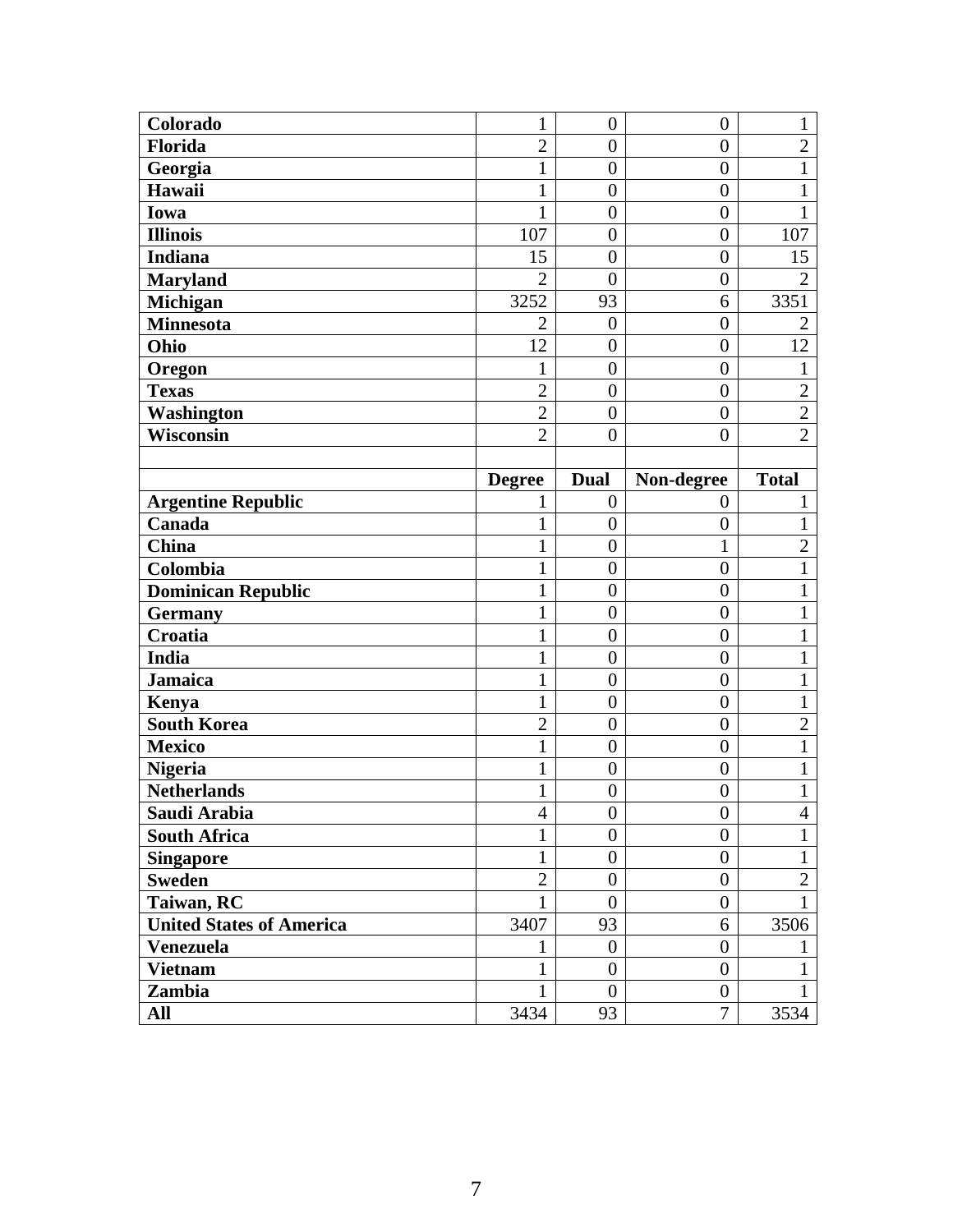*Where Living* 

|                   | <b>Degree</b> | Dual | Non-degree | <b>Total</b> |
|-------------------|---------------|------|------------|--------------|
| <b>Off-campus</b> | 563           | 93   | –          | 663          |
| <b>On-campus</b>  | າດາ           |      |            | $\cap$       |

# *ACT Composite Score*

| <b>ACT Composite Score Range</b> | <b>Degree</b> |
|----------------------------------|---------------|
| Not available                    | 47            |
| $1 - 14$                         | 5             |
| $15 - 17$                        | 82            |
| 18-21                            | 758           |
| $22 - 24$                        | 1156          |
| $25 - 27$                        | 833           |
| 28-36                            | 553           |
|                                  |               |
| <b>Mean</b>                      | 23.97         |
| <b>Median</b>                    | 24            |
| 75th %ile                        | 26            |
| 25th %ile                        | 22            |

# *History of Mean ACT Scores*

| entered fall | <b>Degree</b> |
|--------------|---------------|
| 2000         | 23.1          |
| 2001         | 22.9          |
| 2002         | 23.4          |
| 2003         | 23.5          |
| 2004         | 23.8          |
| 2005         | 23.9          |
| 2006         | 23.9          |
| 2007         | 24.2          |
| 2008         | 23.8          |
| 2009         | 24.04         |
| 2010         | 23.97         |